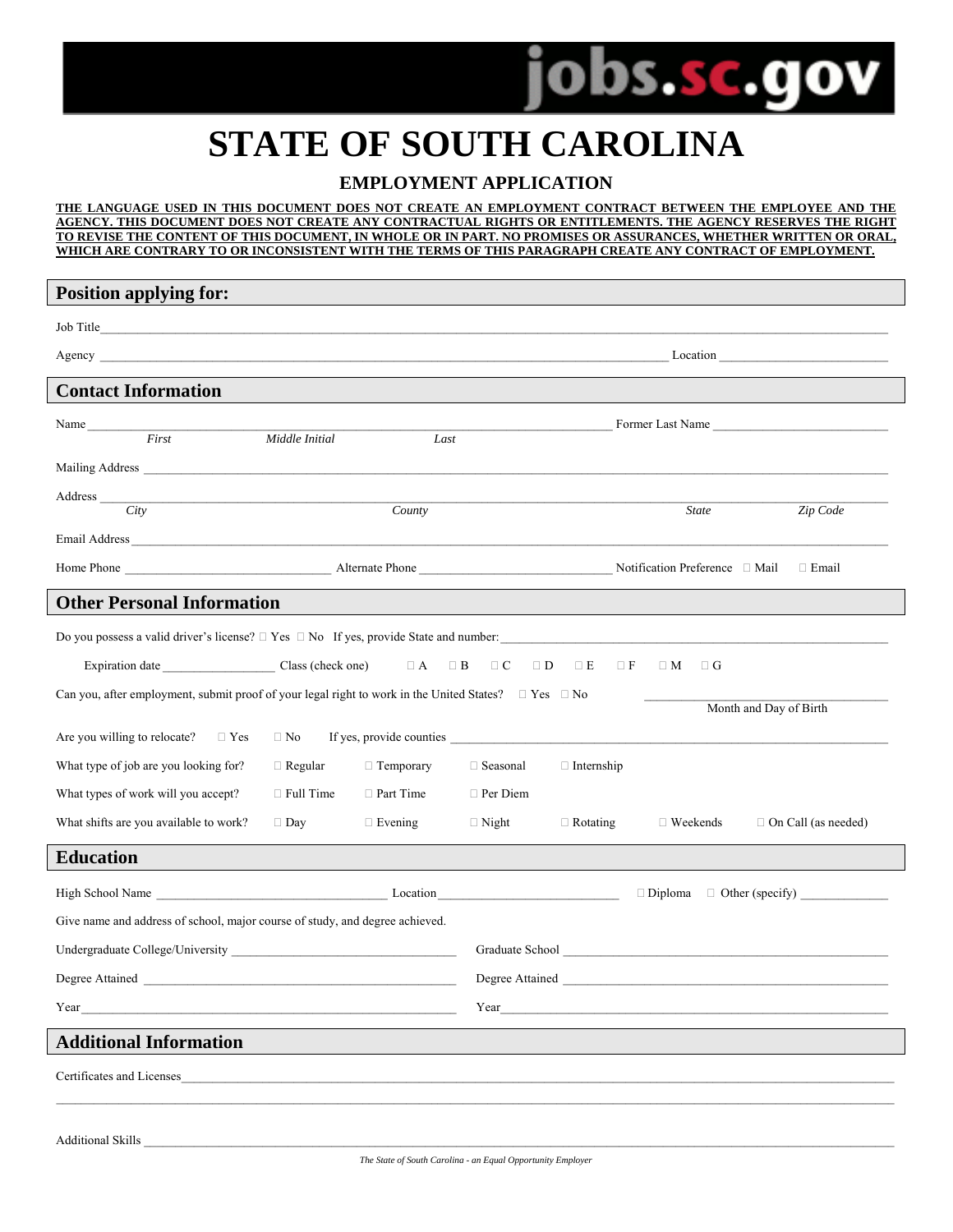# **STATE OF SOUTH CAROLINA**

obs.sc.go

#### **EMPLOYMENT APPLICATION**

#### **Please carefully read the following information:**

In addition to evaluating you for the position for which you are applying, the following questions will provide us with statistics needed to evaluate our recruitment program, as well as to prepare statistical reports required by Federal, State and local agencies.

Have you ever been convicted of a criminal offense?  $\Box$  Yes  $\Box$  No *Note:* Omit minor vehicle violations and any offense committed before your 17<sup>th</sup> birthday, which was finally adjudicated in juvenile court or under a youthful offender

*law. Conviction of a criminal offense is not a bar to employment in all cases. Each conviction is evaluated individually.*  If yes, please list charge $(s)$ Where Convicted Later and the Convicted Later and the Disposition Catalogue Disposition Catalogue Disposition Catalogue Disposition Catalogue Disposition Catalogue Disposition Catalogue Disposition Catalogue Disposition Ca Are you currently employed by the State of South Carolina?  $\Box$  Yes  $\Box$  No If yes, which agency? Do you have any relatives employed with the State of South Carolina?  $\Box$  Yes  $\Box$  No If yes, please provide name(s), relationship, and agency below. Name \_\_\_\_\_\_\_\_\_\_\_\_\_\_\_\_\_\_\_\_\_\_\_\_\_\_\_\_\_\_\_\_\_\_\_\_ Relationship \_\_\_\_\_\_\_\_\_\_\_\_\_\_\_\_\_\_\_\_\_\_ Agency \_\_\_\_\_\_\_\_\_\_\_\_\_\_\_\_\_\_\_\_\_\_\_\_\_\_\_\_\_\_\_\_\_\_\_\_\_\_\_\_\_\_\_\_\_\_ Name \_\_\_\_\_\_\_\_\_\_\_\_\_\_\_\_\_\_\_\_\_\_\_\_\_\_\_\_\_\_\_\_\_\_\_\_ Relationship \_\_\_\_\_\_\_\_\_\_\_\_\_\_\_\_\_\_\_\_\_\_ Agency \_\_\_\_\_\_\_\_\_\_\_\_\_\_\_\_\_\_\_\_\_\_\_\_\_\_\_\_\_\_\_\_\_\_\_\_\_\_\_\_\_\_\_\_\_\_

Have you ever been terminated or forced to resign from any job?  $\Box$  Yes  $\Box$  No If yes, please explain below.

Will you need reasonable accommodations to participate in the selection procedures (e.g., interview, written tests, or job demonstration)?  $\Box$  Yes  $\Box$  No

If yes, contact the human resources office of the agency for which you are applying.

State agencies are actively supporting the Family Independence Act by hiring welfare and food stamp recipients for certain jobs. Are you currently receiving AFDC benefits or food stamps?  $\Box$  Yes  $\Box$  No

 $\_$  , and the state of the state of the state of the state of the state of the state of the state of the state of the state of the state of the state of the state of the state of the state of the state of the state of the  $\_$  , and the state of the state of the state of the state of the state of the state of the state of the state of the state of the state of the state of the state of the state of the state of the state of the state of the

| Gender: | ⊤ Male<br>Female                                                                                | Date of birth: |                              | Social security number:             | $\overline{\phantom{0}}$ |
|---------|-------------------------------------------------------------------------------------------------|----------------|------------------------------|-------------------------------------|--------------------------|
|         | Ethnicity: $\Box$ American Indian / Alaska Native<br>□ Native Hawaiian / Other Pacific Islander |                | Asian<br>⊤ Two or More Races | □ Black / African American<br>White | $\Box$ Hispanic / Latino |

Student Loan: State Law (59-111-50) prohibits employment with the State to people who have defaulted on certain student loans, unless they can prove that satisfactory arrangements have been made for repayment. By my signature, I certify that I am not currently in default on a student loan.

Have you been separated from South Carolina State Government employment as a part of a reduction-in-force within the past 12 months?  $\Box$  Yes  $\Box$  No

 $\Box$  Signature  $\Box$ 

Authority to Release Information: By my signature, I consent to the release of information to authorized officers, agents, and employees of the State of South Carolina which may include but not be limited to information concerning my past and present work; including my official personnel files; attendance records; evaluations; educational records including transcripts; military service; law enforcement records; and any personnel record deemed necessary. In addition, I consent to authorize appropriate officers, agents and employees of the State to make inquiries of third parties. I further release the organization, educational entity, present and former employers, law enforcement organization, all third parties from any and all claims of whatever nature that I may have as a result of any inquiry or response given to such inquiries made in connection with my application for employment.

Signature \_\_\_\_\_\_\_\_\_\_\_\_\_\_\_\_\_\_\_\_\_\_\_\_\_\_\_\_\_\_\_\_\_\_\_\_\_\_\_\_\_\_\_\_\_\_\_\_\_\_\_\_\_\_ Date \_\_\_\_\_\_\_\_\_\_\_\_\_\_\_\_\_\_\_\_\_\_\_\_\_\_\_\_\_\_\_

Certification of Applicant: By my signature, I affirm, agree, and understand that all statements on this form are true and accurate. Any misrepresentation, falsification, or material omission of information or data on this application may result in exclusion from further consideration or, if hired, termination of employment. If I have requested herein that my present employer not be contacted, an offer of employment may be conditioned upon acceptable information and verification from such employer prior to beginning work.

| Signature                                                                                               | Date    |       |
|---------------------------------------------------------------------------------------------------------|---------|-------|
|                                                                                                         |         |       |
| Give the name, address, and phone number of two people, not relatives, who are familiar with your work. |         |       |
| Name                                                                                                    | Address | Phone |

Name and the set of the set of the set of the set of the set of the set of the set of the set of the set of the set of the set of the set of the set of the set of the set of the set of the set of the set of the set of the